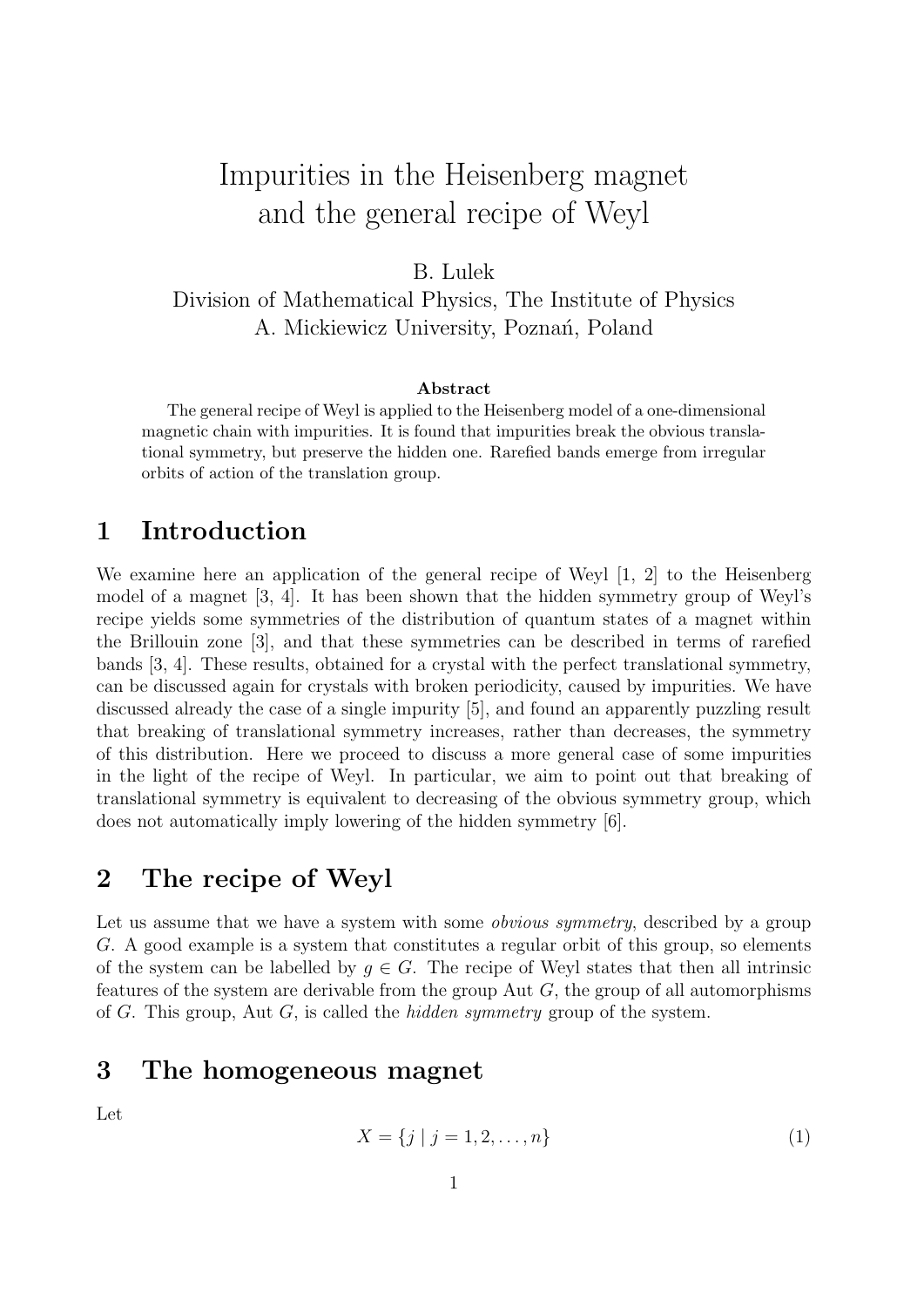be the set of all  $n$  nodes of a crystal. Within the Heisenberg model of a magnet, one assumes that each node  $j \in X$  is occupied by a spin s. Let

$$
Y = \{i \mid i = 1, 2, \dots, m\}
$$
 (2)

be the set of labels of projections  $-s$ ,  $-s+1$ , ...,  $+s$  of the spin s, so that  $m = 2s+1$ . Any mapping  $f: X \to Y$  is called a magnetic configuration. It can be displayed in a form

$$
f = |i_1, \dots, i_n\rangle, \quad i_j \in Y, \ j \in X. \tag{3}
$$

The set of all magnetic configurations is

$$
Y^X = \{f : X \to Y\}.\tag{4}
$$

We assume that  $n$  nodes of our crystal are arranged into a one-dimensional finite chain, or, more precisely, that the set  $X$  constitutes a regular orbit of the cyclic group

$$
G = C_n,\tag{5}
$$

the translational symmetry group of the magnet. We take  $C_n$  as the obvious symmetry group of Weyl's recipe.

We denote by

$$
B = \{k = 0, \pm 1, \pm 2, \dots, \begin{cases} \pm (n/2 - 1), n/2 & \text{for } n \text{ even} \\ \pm (n - 1)/2 & \text{for } n \text{ odd} \end{cases} \}
$$
(6)

the set of labels of all irreducible representations of the group  $C_n$  over the field  $\mathbb C$  of complex numbers. This set is referred to as the Brillouin zone in condensed matter physics.

We proceed to define the distribution of quantum states of the magnet over the Brillouin zone B. Let  $P: S_n \times Y^X \to Y^X$  be the action of the symmetric group  $S_n$  on the set  $Y^X$ of all magnetic configurations. This action is defined by the formula

$$
P(\sigma) = \begin{pmatrix} f \\ f \circ \sigma^{-1} \end{pmatrix}, \ f \in Y^X, \ \sigma \in S_n. \tag{7}
$$

Let, moreover,

$$
L = \operatorname{lc}_{\mathbb{Q}} Y^X \tag{8}
$$

be the linear closure over the field  $\mathbb{C}$ , spanned on the set  $Y^X$ , with the unitary structure imposed by requirement that  $Y^X$  is an orthonormal basis in L. We denote the action of the group  $S_n$  in the linear unitary space L by the same letter P. Under the embedding  $C_n \subset S_n$  this action subduces to

$$
P \downarrow C_n \cong \sum_{k \in B} \rho(k) \Gamma_k,\tag{9}
$$

where  $\Gamma_k$  is an irreducible representation of  $C_n$ . The decomposition (9) defines the mapping  $\rho: B \to \mathbb{Z}$  of B into the ring  $\mathbb{Z}$  of integers, called the *distribution of quantum states* of the magnet over the Brillouin zone B. This distribution can be evaluated as  $[4, 7, 8]$ 

$$
\rho(k) = \frac{1}{n} \sum_{\kappa \in K(n)} n^{\kappa} \frac{\varphi(\bar{\kappa})}{\varphi(\bar{\kappa}')} \mu(\bar{\kappa}'),\tag{10}
$$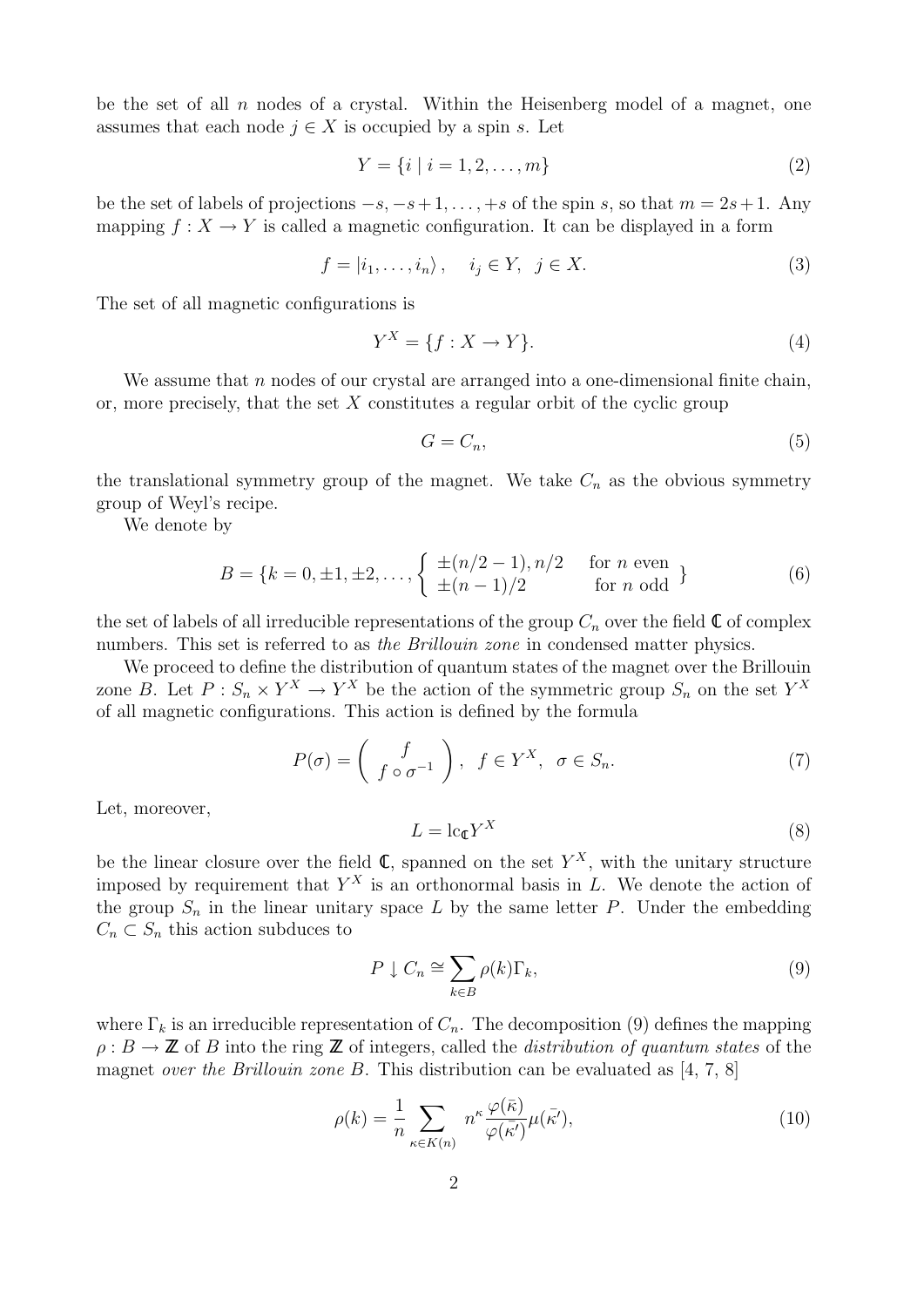where

$$
K(n) = \{ \kappa \in X \mid \mathrm{lcd}(n, \kappa) = \kappa \}
$$
\n(11)

is the lattice of all divisors of the integer  $n$ ,

$$
\bar{\kappa} = n/\kappa \tag{12}
$$

is the divisor complementary to  $\kappa$  in the lattice  $K(n)$ ,  $\varphi: K(n) \to \mathbb{Z}$  and  $\mu: K(n) \to \mathbb{Z}$  is the Euler and Möbius function, respectively, and

$$
\kappa' = \operatorname{lcd}(\kappa \kappa_0, n), \tag{13}
$$

$$
\kappa_0 = \operatorname{lcd}(|k|, n), \tag{14}
$$

with lcd denoting the largest common divisor.

The symmetry of the distribution  $\rho$  is described by

$$
Aut C_n = \{ r \in X \mid \mathrm{lcd}(r, n) = 1 \},\tag{15}
$$

the hidden symmetry group of the recipe of Weyl [3, 4, 9]. Let  $\Psi : \text{Aut}\,C_n \times B \to B$  be the action of Aut  $C_n$  on the Brillouin zone B, defined by the formula

$$
\Psi(r) = \begin{pmatrix} k \\ rk \bmod n \end{pmatrix}, \ k \in B, \ \operatorname{lcd}(r, n) = 1. \tag{16}
$$

The action  $\Psi$  yields orbits

$$
B^{(\kappa)} = \{k \in B \mid \mathrm{lcd}(k, \kappa) = \kappa\}, \ \kappa \in K(n),\tag{17}
$$

called generalized stars. Thus the Brillouin zone decomposes into disjoint generalized stars as

$$
B = \bigcup_{\kappa \in K(n)} B^{(\kappa)}.
$$
\n(18)

Theory of condensed matter bases heavily on the notion of a band. A *full band* corresponds to a such distribution of system states over the Brillouin zone B, in which each quasimomentum  $k \in B$  is associated with exactly one quantum state. It is, in fact, a quantum analog of the first Newton law of dynamics. A rarefied band correspond to a distribution, in which one quantum state corresponds to a subset  $B_0$  of the Brillouin zone B, whereas the complement  $B \setminus B_0$  carries no state.

The Heisenberg model of a magnet with a finite set  $X$  of nodes yields rarefied bands, carried by subsets [4]

$$
B_0 = B|\kappa = \{\xi \kappa \in B \mid \xi \in \mathbb{Z}\}, \ \kappa \in K(n). \tag{19}
$$

The subset  $B|\kappa$  is called a  $\kappa$ -tuply rarefied Brillouin zone. It corresponds to the crystal with  $\bar{\kappa} = n/\kappa$  nodes [6]. In particular,  $\kappa = 1$  corresponds to a full band.

We notify two important conclusions on the distribution  $\rho$  given by Eq. (10): (i) it is inhomogeneous in the Brillouin zone  $B$ , so that the magnet has to exhibit some rarefied bands (actually, these rarefied bands (19) are labelled by  $\kappa \in K(n)$ , (ii) the distribution  $\rho$ is constant on each generalized star  $B^{(\kappa)}$  given by Eq. (17). It is an intrinsic feature of this distribution.

These two conclusions are, in fact, partial results of Weyl's recipe. They reflect the fact that the symmetry of the distribution  $\rho$  is determined by the hidden symmetry group Aut  $C_n$ .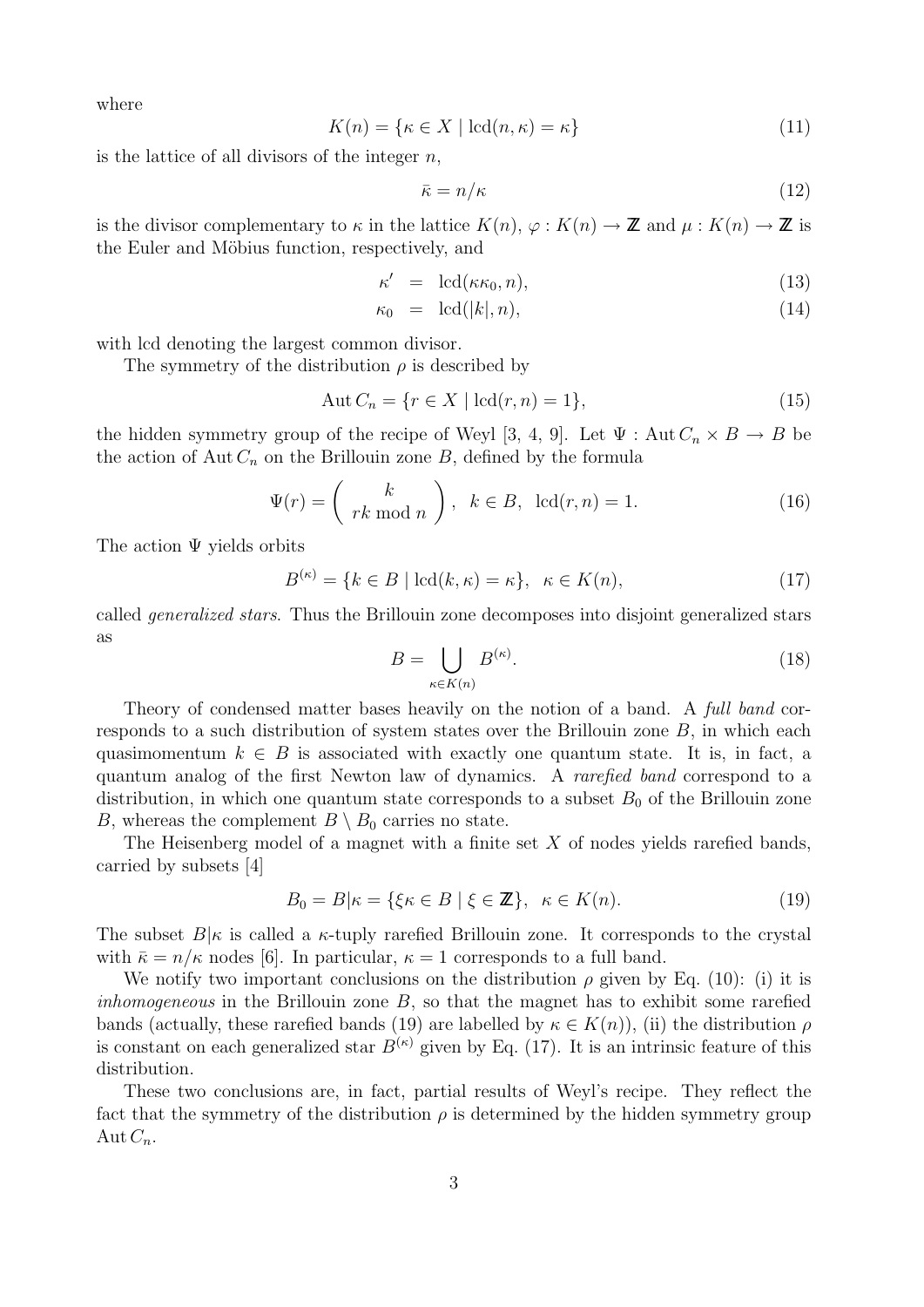#### 4 Impurities

Now we assume that the subset  $X_0 \subset X$  is occupied by 'host' atoms with the spin s  $(m = 2s + 1)$ , whereas its complement  $X' = X \setminus X_0$  is occupied by 'impurities' with the spin  $s' \neq s$ . Thus

$$
X = X_0 \cup X',\tag{20}
$$

and, accordingly,

$$
n = n_0 + n'.\tag{21}
$$

Thus the geometric distribution of nodes is the same as for the homogeneous magnet, and the change consists in chemical occupation. The main difficulty is caused by breaking of translational symmetry  $C_n$  of the magnet by impurities, so the notion of the Brillouin zone looses its original meaning.

Let the embedding  $X' \subset X$  define the chemical configuration of the magnet (i.e. the distribution of impurities). The set of all magnetic configurations is now

$$
\Phi(X' \subset X) = Y_0^{X_0} \times Y'^{X'} \tag{22}
$$

and depends on the chemical configuration of the magnet. Hence

$$
Y_0 = Y, \quad Y' = \{i \mid i = 1, 2, \dots, m'\}, \quad m' = 2s' + 1. \tag{23}
$$

The notion of quasimomentum and the Brillouin zone is restored by introducing the ensemble of magnets, with the extended set of magnetic configurations

$$
\Phi_{\text{ens}} = \bigcup_{\sigma \in C_n} \Phi(\sigma(X') \subset X). \tag{24}
$$

Obviously, the set  $\Phi(X' \subset X)$  is not closed under the action of the group  $C_n$ , whereas the set  $\Phi_{\text{ens}}$  already is. The corresponding action  $P_{\text{ens}}: C_n \times \Phi_{\text{ens}} \to \Phi_{\text{ens}}$  can be decomposed as

$$
P_{\text{ens}} \cong \bigoplus_{k \in B} m(P_{\text{ens}}, k) \Gamma_k,\tag{25}
$$

defining thus the average distribution  $\rho_{av} : B \to \mathbb{Q}$  for the ensemble as

$$
\rho_{\text{av}}(k) = m(P_{\text{ens}}, k)/n, \ \ k \in B,\tag{26}
$$

with  $\mathbb Q$  being the field of rational numbers.

For the case of single impurity, i.e.  $n' = |X'| = 1$ , we obtain

$$
\rho_{\rm av} = \frac{m^{n-1}m'}{n}, \quad k \in B. \tag{27}
$$

This distribution is thus homogeneous in the Brillouin zone. This result is apparently puzzling, since the translational symmetry of the homogeneous magnet yields an inhomogeneity of the distribution  $\rho$  (cf. Eq. (10)), whereas breaking of this symmetry by a single impurity implies a homogeneous distribution  $\rho_{av}$  (cf. Eq. (27)). Thus it looks that breaking of magnet symmetry increases the symmetry of quantum state distribution in the Brillouin zone. Actually, this effect should be attributed to the procedure of averaging over the ensemble, rather than breaking of translational symmetry.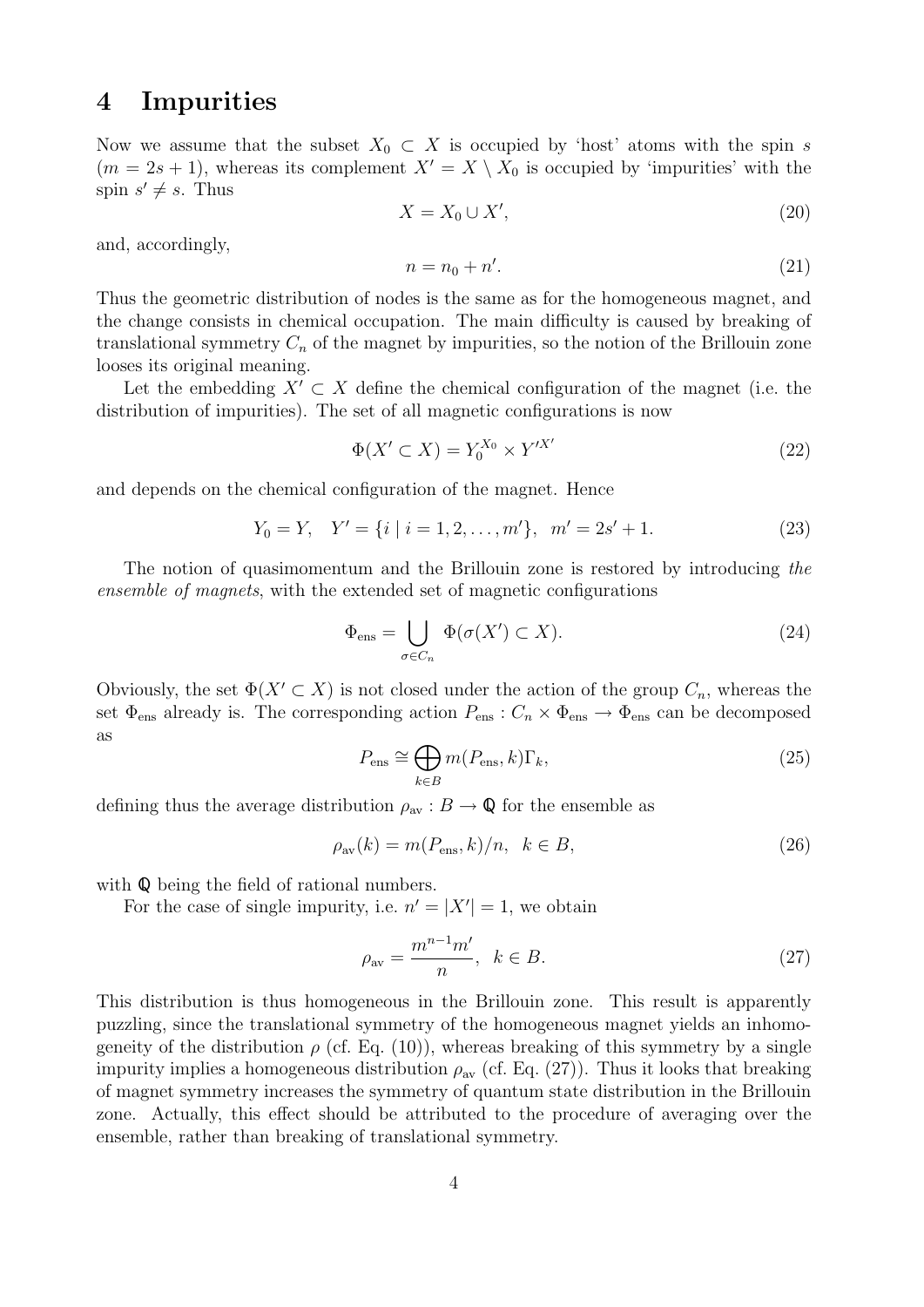We conclude that average over the ensemble of magnets differing mutually by the position of a single impurity (i) restores the quantum number  $k$  of quasimomentum and the Brillouin zone, (ii) wipes out the inhomogeneity of the distribution  $\rho$ , (iii) preserves the hidden symmetry Aut  $C_n$ . In particular,  $\rho_{\text{av}}$  remains constant on each generalized star  $B^{(\kappa)}$ ,  $\kappa \in K(n).$ 

In general, the distribution  $\rho_{av}$  can be inhomogeneous even under average over positions of impurities. The key observation is that rarefied bands emerge from irregular orbits of the action  $P_{\text{ens}}$  of the translation group  $C_n$  on the set  $\Phi_{\text{ens}}$  of all magnetic configurations of the ensemble of magnets.

Let  $\mathcal{O} \subset \Phi_{\text{ens}}$  be an orbit with

$$
|\mathcal{O}| = \bar{\kappa} = n/\kappa \tag{28}
$$

elements, i.e. with the stabilizer  $C_{\kappa} \triangleleft C_n$ . Then the restriction of  $P_{\text{ens}}$  to this orbit decomposes as

$$
P_{\text{ens}}|_{\text{lc}_{\mathbb{Q}}\mathcal{O}} \cong \bigoplus_{k \in B|\kappa} \Gamma_k,\tag{29}
$$

where the set  $B|\kappa$  is the  $\kappa$ -tuply rarefied Brillouin zone (cf. Eq. (19)). In particular, for a regular orbit we have  $\kappa = 1$ , so that

$$
|\mathcal{O}_{\text{reg}}| = n \tag{30}
$$

and

$$
P_{\text{ens}}|_{\text{lc}_{\mathbb{Q}}\mathcal{O}_{\text{reg}}} \cong \bigoplus_{k \in B} \Gamma_k,\tag{31}
$$

since  $B|1 = B$ . Thus each regular orbit yields a full band. For  $\kappa > 1$  we have

$$
|B|\kappa| < n,\tag{32}
$$

so that each regular orbit yields a rarefied band, and thus inhomogeneity of the distribution  $\rho_{\rm av}.$ 

In the case of two impurities, i.e.  $n' = 2$ , we have

$$
(S_{n-2} \times S_2) \cap C_n = \begin{cases} C_2 & \text{for antipodal impurities } (n \text{ even, } S_2 \subset C_n), \\ C_1 & \text{otherwise,} \end{cases} \tag{33}
$$

so that for the case of antipodal impurities the translational symmetry of the magnet is broken only partially (from  $C_n$  to  $C_2$ ).

E.g. for  $n = 6$  and  $n' = 2$ , with the host spin  $s = 1/2$   $(m = 2)$  and the impurity spin  $s' = 1$   $(m = 3)$ , we get

$$
|\underline{2}^4 \times \underline{3}^2| = 2^4 \cdot 3^2 = 16 \cdot 9 = 144
$$
\n(34)

magnetic configurations for a given chemical configuration, i.e. for a given distribution of the two impurities. The total number of magnetic configurations for the ensemble is

$$
|\Phi_{\rm ens}| = 6 \cdot 144 = 864. \tag{35}
$$

When the translational symmetry is totally broken, we get a homogeneous distribution. In the case of antipodal impurities the action  $P_{\text{ens}}$  yields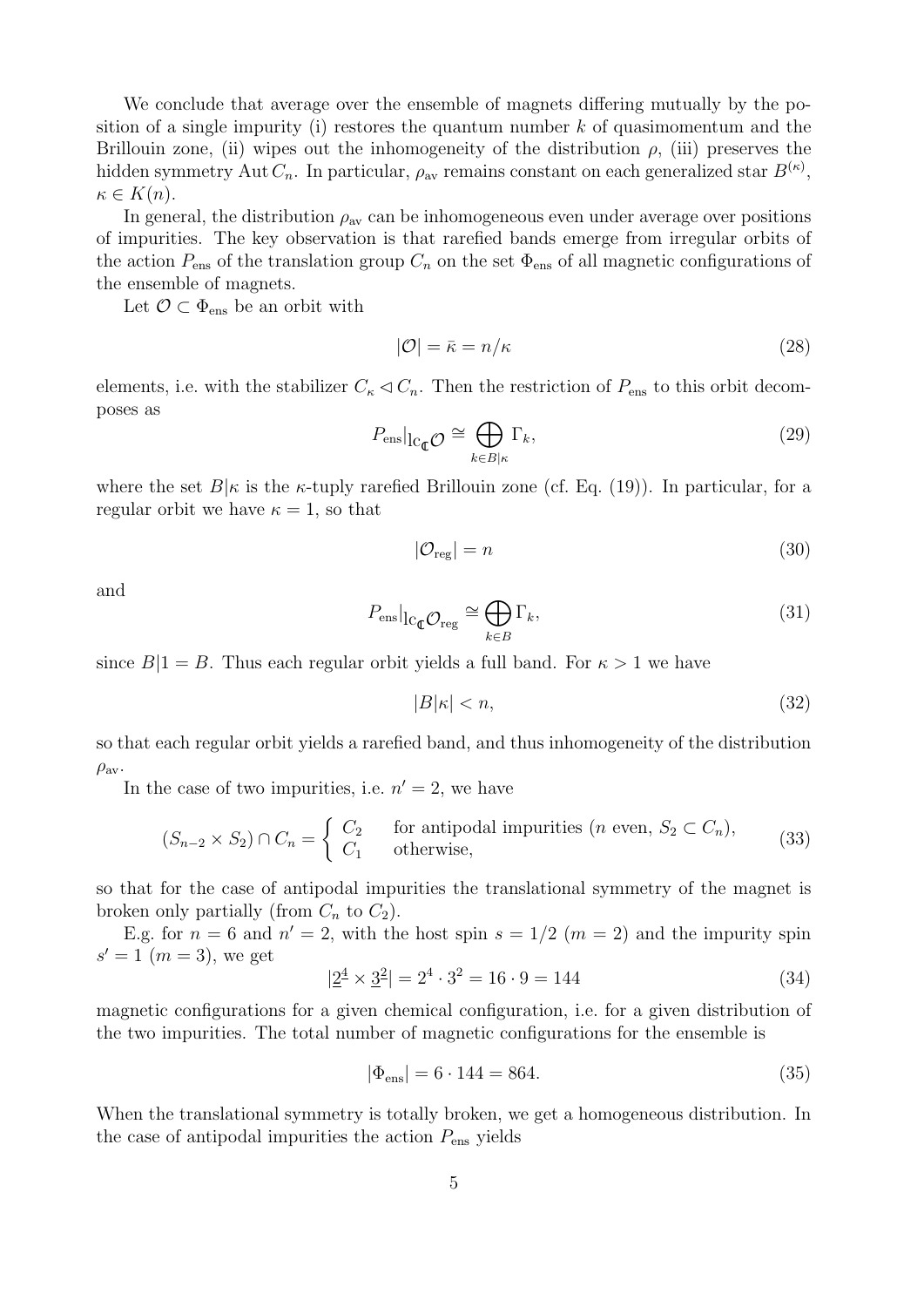|                |     | $R^{(1)}$ | R(2) | R(3) |
|----------------|-----|-----------|------|------|
| full bands     | 138 | 138       | 138  | 138  |
| rarefied bands | 19  |           | 19   |      |
| 'av            | 25  | 23        | 25   | 23   |

Table 1: Distribution of states for  $n = 6$ ,  $n' = 2$ 

| 138 regular orbits of $C_6$ , i.e.                    | 828 configurations |
|-------------------------------------------------------|--------------------|
| 12 irregular orbits of $C_6$ , i.e. 36 configurations |                    |
| 150 orbits                                            | 864 configurations |

The Brillouin zone decomposes into generalized stars as

$$
B = \{0\}, \{\pm 1\}, \{\pm 2\}, \{\pm 3\}.\tag{36}
$$

The resulting distribution of states is given in Table 1. Rarefied bands emerge from irregular orbits corresponding to the rarefied Brillouin zone

$$
B|2 = \{0\}, \{\pm 2\}.\tag{37}
$$

### 5 Conclusions

We have found that impurities break the obvious symmetry of the recipe of Weyl, but preserve the hidden symmetry. As a result, the distribution of quantum states over the Brillouin zone does not loose the hidden symmetry. In particular, it remains constant on each generalized star. Moreover, the procedure of averaging over the ensemble of magnets with translationally equivalent distributions of impurities wipes out, partially or totally, inhomogeneities of thus distribution. Rarefied bands emerge as a result of irregular orbits of translation group action on the set of all magnetic configurations of an ensemble of magnets.

## References

- [1] H. Weyl, Symmetry, Princeton U.P., New Jersey 1952, pp. 119–145.
- [2] M. Mucha, Hidden Symmetries and Weyl's recipe, in: W. Florek, T. Lulek, and M. Mucha (Eds.), Symmetry and Structural Properties of Condensed Matter, World Sci., Singapore 1991, p. 19.
- [3] W. Florek and T. Lulek, Symmetry properties of the density of states in the Brillouin zone for a one-dimensional periodic Heisenberg magnet, J. Phys. A (Math. Gen.) 20 (1987) 1921.
- [4] B. Lulek, Rarefied bands within the Heisenberg model of magnetism, in: W. Florek, T. Lulek, and M. Mucha (Eds.), Symmetry and Structural Properties of Condensed Matter, World Sci., Singapore 1991, p. 131.